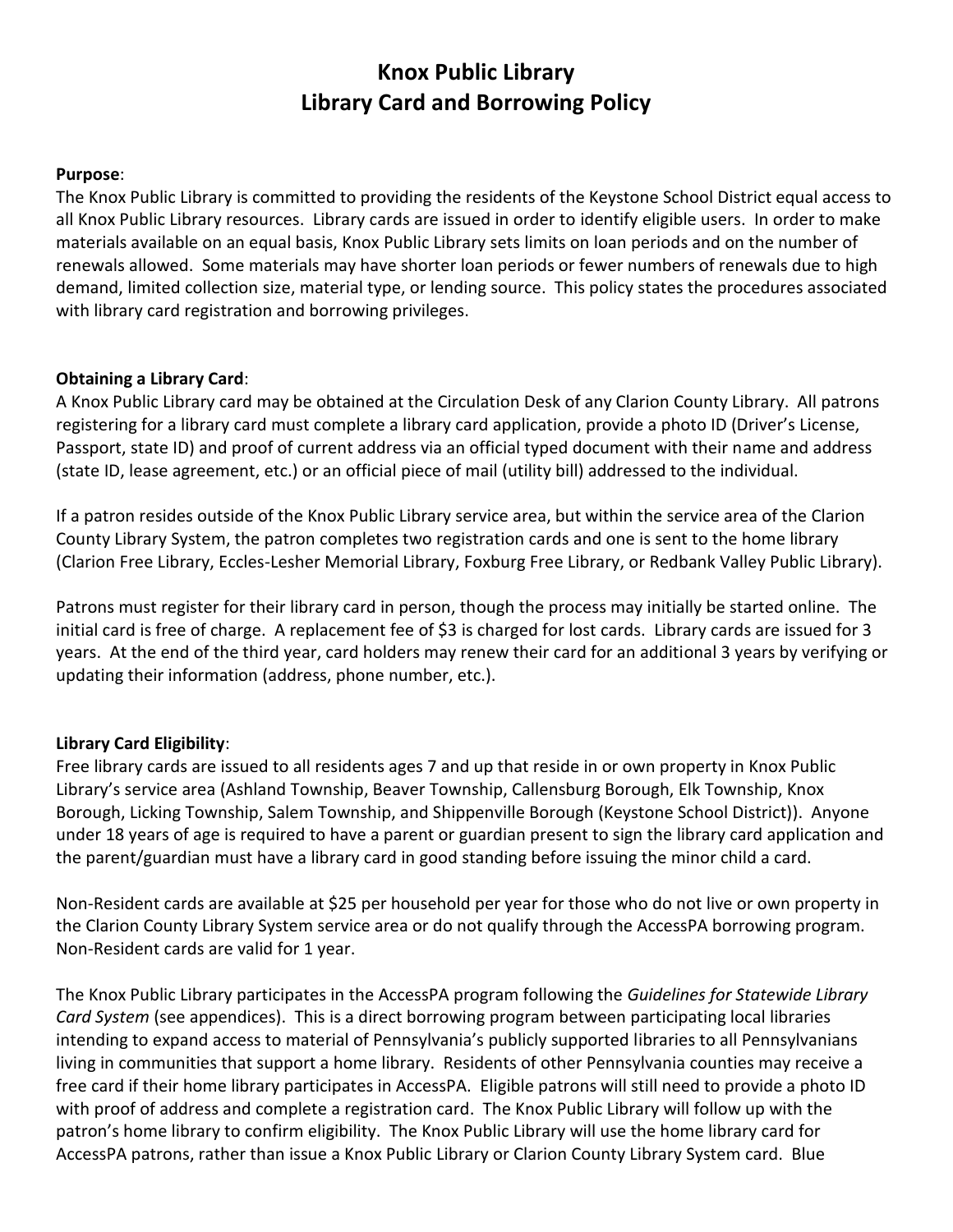AccessPA stickers are placed on all new Knox Public Library and Clarion County Library System cards issued to patrons within the Clarion County Library System service area.

## **Library Card Changes**:

It is the patron's responsibility to notify the library of any change of address. Patrons may visit the Circulation Desk to update an address.

It is the patron's responsibility to notify the library if the library card is lost, so no one else will be able to use it. A lost library card can be replaced for \$3.

Most library cards are valid for 3 years from date of issue. If the library card has expired or is nearing expiration, the patron will be asked to confirm current address and contact information to renew or reactivate the library card. A new application is not necessary for renewal, except in cases where the original card no longer has a record in our system or if the patron has moved.

#### **Loans**:

Items cannot be checked out to a patron without that patron's permission; possession of another patron's library card or valid picture ID implies permission to use the card.

Most materials may be loaned for two weeks, except for certain items. Patrons will be provided with exact information during checkout with specific due dates for each item.

Extended loan periods may be available upon request at the time of checkout. Any item that is on a holds list cannot be renewed (see Holds Policy).

The Library reserves the right to make some materials non-circulating and only available for in-library use.

Incomplete items may not be accepted for return. Library staff will make a reasonable effort to inform the patron of any incomplete returns. Incomplete items returned will remain checked out to the patron until missing pieces are returned.

#### **Renewals**:

Renewals of materials owned by the Knox Public Library may be done in person, by telephone, or online for most items. Most materials may be renewed up to two times. Additional renewals may be permitted via phone or in person with library permission.

See also InterLibrary Loan Policy for limits and regulations on items not owned by the Knox Public Library.

#### **Fines and Charges**:

In order to safeguard the collection and make materials available to as many people as possible, the Library charges fines for overdue, damaged, or lost materials.

Patrons with an account balance of \$5 or more may not check out or renew materials.